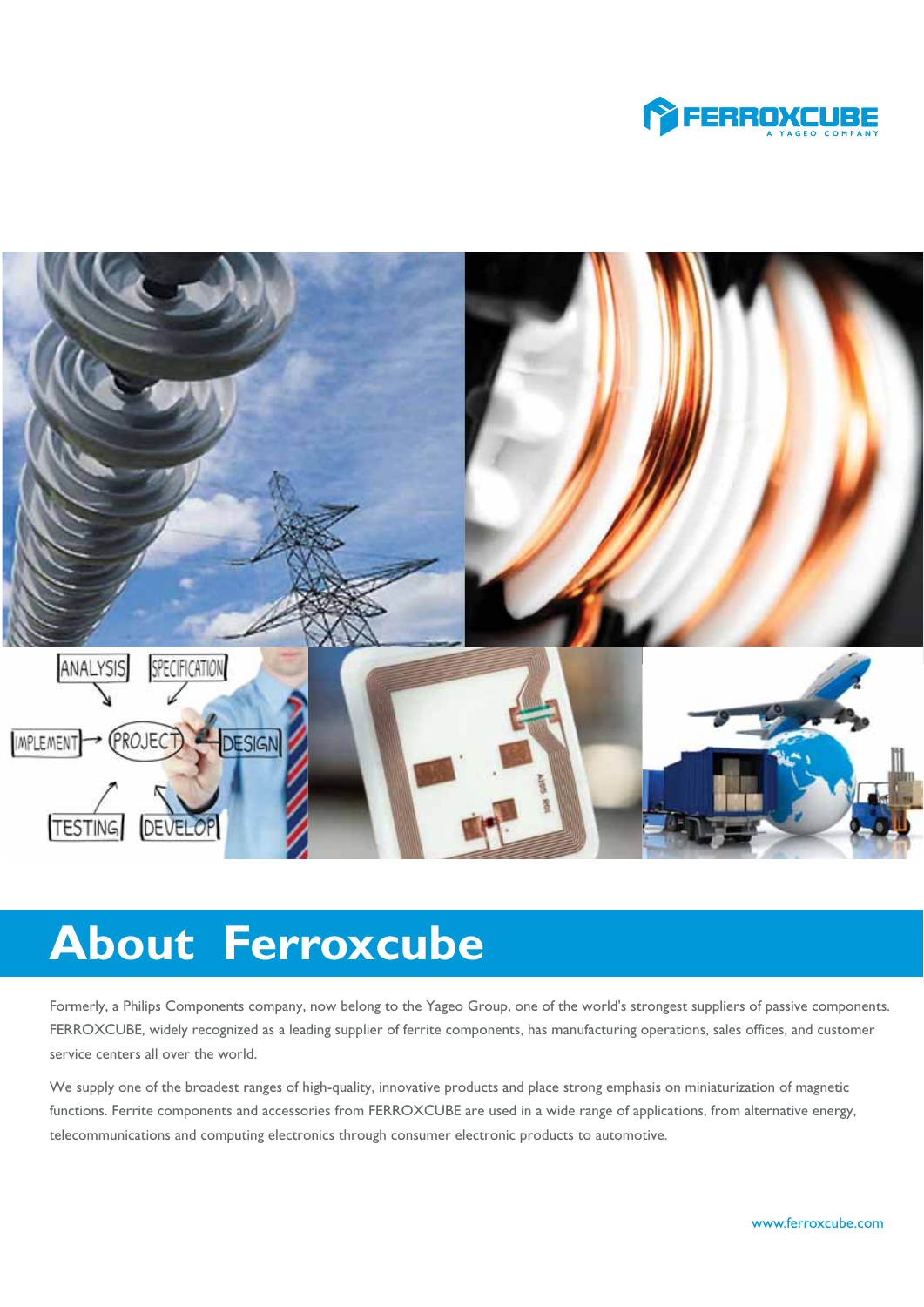# Ferroxcube At a Glance

Building on our Philips Magnetic Components heritage, FERROXCUBE offers customers the highest level of support in the development of their new innovative design. As a leading innovator in ferrite-ceramic technology, we offer a broad range of soft ferrite cores, accessories and EMI suppression products to support equipment manufacturers in their drive for greater miniaturization, reduced power consumption and lower electromagnetic inference. We also offer extensive design-in support including application information and software to help designers optimize their new designs.

With a strong R&D team, we continue to develop lower power losses and higher saturation magnetic flux densities over a wide range of operating frequencies. Our aim is to support today's digital electronics markets with products combining miniaturization with ever-greater functionality.

For us, the ferrite components business is more than supplying high-quality products. It's about striving for quality and excellence in everything we do, including customer support and service.

# **Quality & Environmental Approach**

Our commitment towards excellence applies also to the environment. We strive for highest standards of health and safety for everyone.

Within FERROXCUBE, quality is the way of life. In addition to assure outstanding quality in both products and services, all our production centers are certified to ISO-9001/9002 standards. In line with the worldwide lead-free legislation, FERROXCUBE has introduced lead-free plating on all of our formerly tin/lead containing products. We comply strictly with the directive on Waste Electrical & Electronic Equipment (WEEE 2002/96/EC), Restriction on Hazardous Subtances (RoHS 2002/95/EC) and Registration, Evaluation, Authorisation, and restriction of Chemicals (REACH).

- . ISO-9001 Certification
- . RoHS Compliance
- . WEEE Compliance
- . REACH Compliance









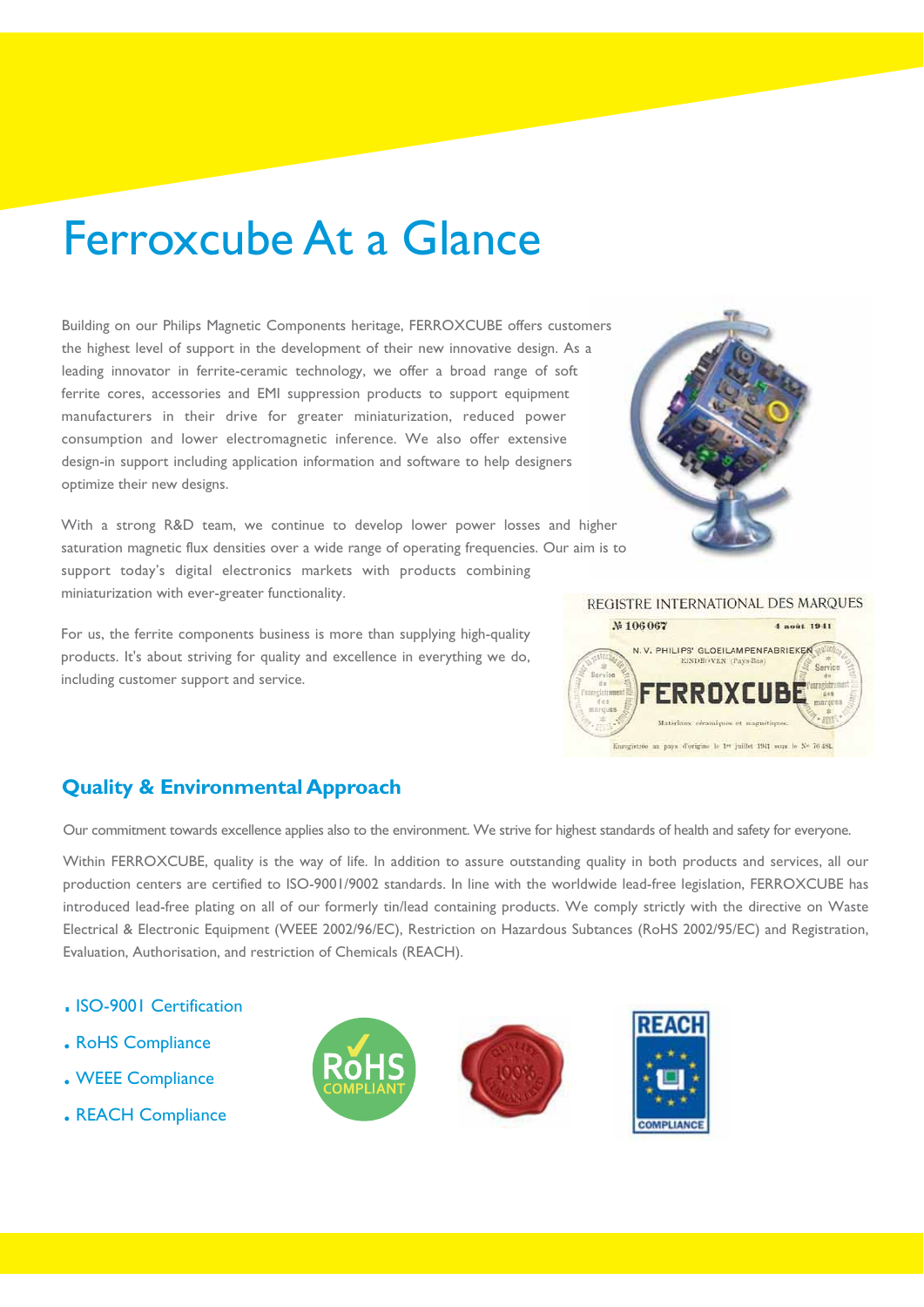# Materials, Products & Applications

# **Materials**

Material selection depends on the application, application frequency, operating flux density, the resulting core loss, and temperature of operation. We offer various properties of material - permeability, frequency, resistivity to fulfill customer's versatile requirements.

### **Products**

At the world of electronics in which soft magnetic products are applied can roughly be divided into three main parts - power conversion, signal processing and EMI suppression.

#### **Power conversion**

Covering all the ferrite and metal alloy cores and materials giving the best performance (e.g. lowest core losses in combination with small volumes) for power conversion in all kinds of applications. From low to high frequencies (10MHz), low to high flux densities (1.5T) and over a wide temperature range, we can supply you with the best solution.

#### **Signal processing**

This incorporates the typical cores and ferrite materials in filters and transformers in modems for telecom technologies like cable & xDSL. Stable ferrite properties for various application conditions are important here, in keeping the transmitted signals undistorted and getting the best performance.

#### **EMI suppression**

To reduce EMI to a minimum, we have a broad range of products available, all with their typical shapes and frequency range of suppression. FERROXCUBE has defined a standard range with balanced size distribution and logical material selection. Apart from the standard range, products can be custom designed to fit specific applications.

Radio Frequency Identification (RFID) is a technique of contactless identification finding rapidly increasing employment. Ferrite antennas in HF materials improve the working distance greatly, thus opening new applications. We supply metalized antenna cores in a variety of custom RFID transponder with IC and ferrite antenna. These are capable of operating when attached on metallic subjects due to a special antenna design.

# **Applications**

Soft ferrites are used wherever effective coupling between an electric current and a magnetic flux is required. They form an essential part of inductors and transformers used in today's main application areas, such as: altermative energy, industrial, consumer electronics, telecommunication, automotive & EV.











Alternative Energy | Industrial | Consumer Electronics | Telecommunication | Automotive & EV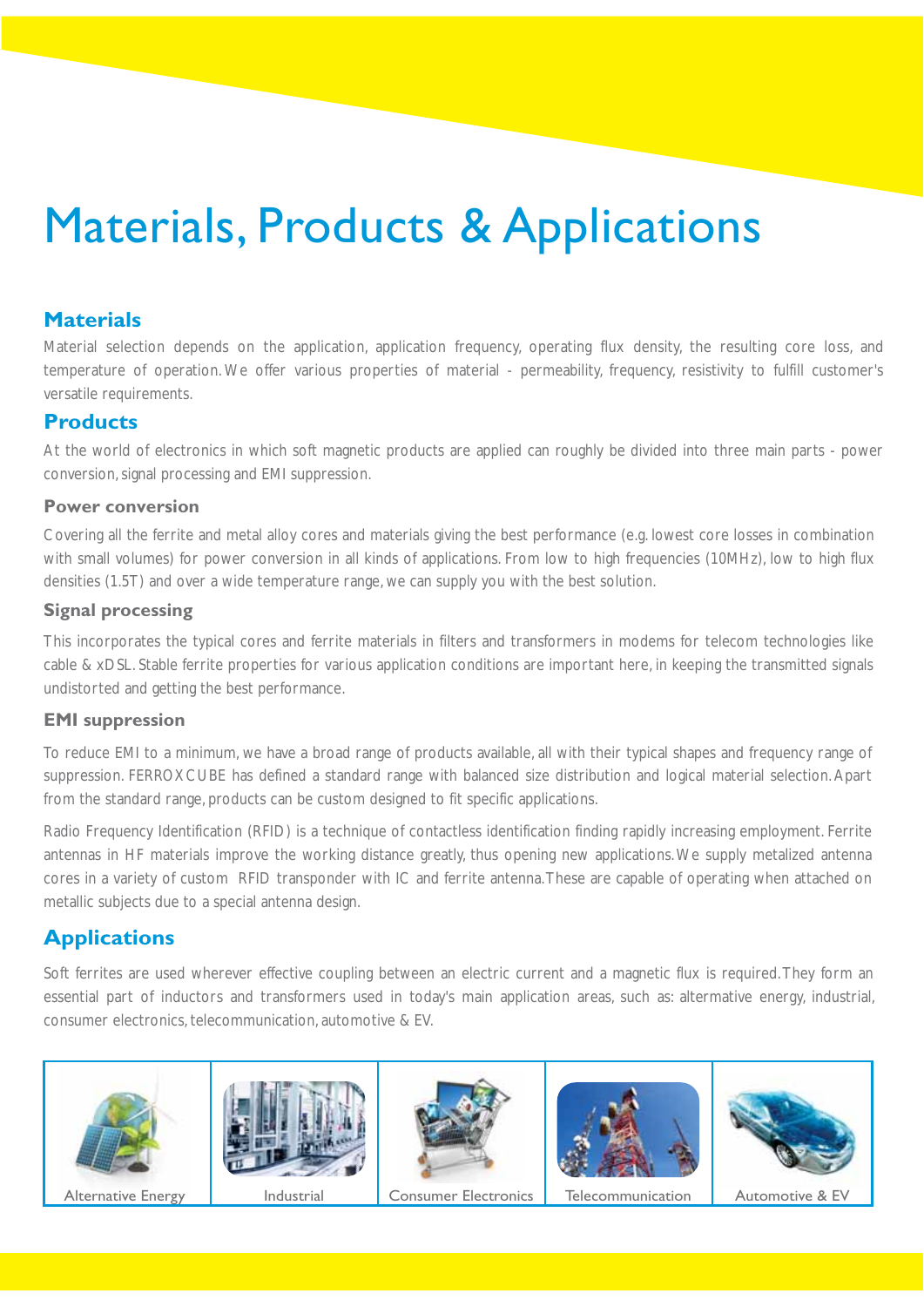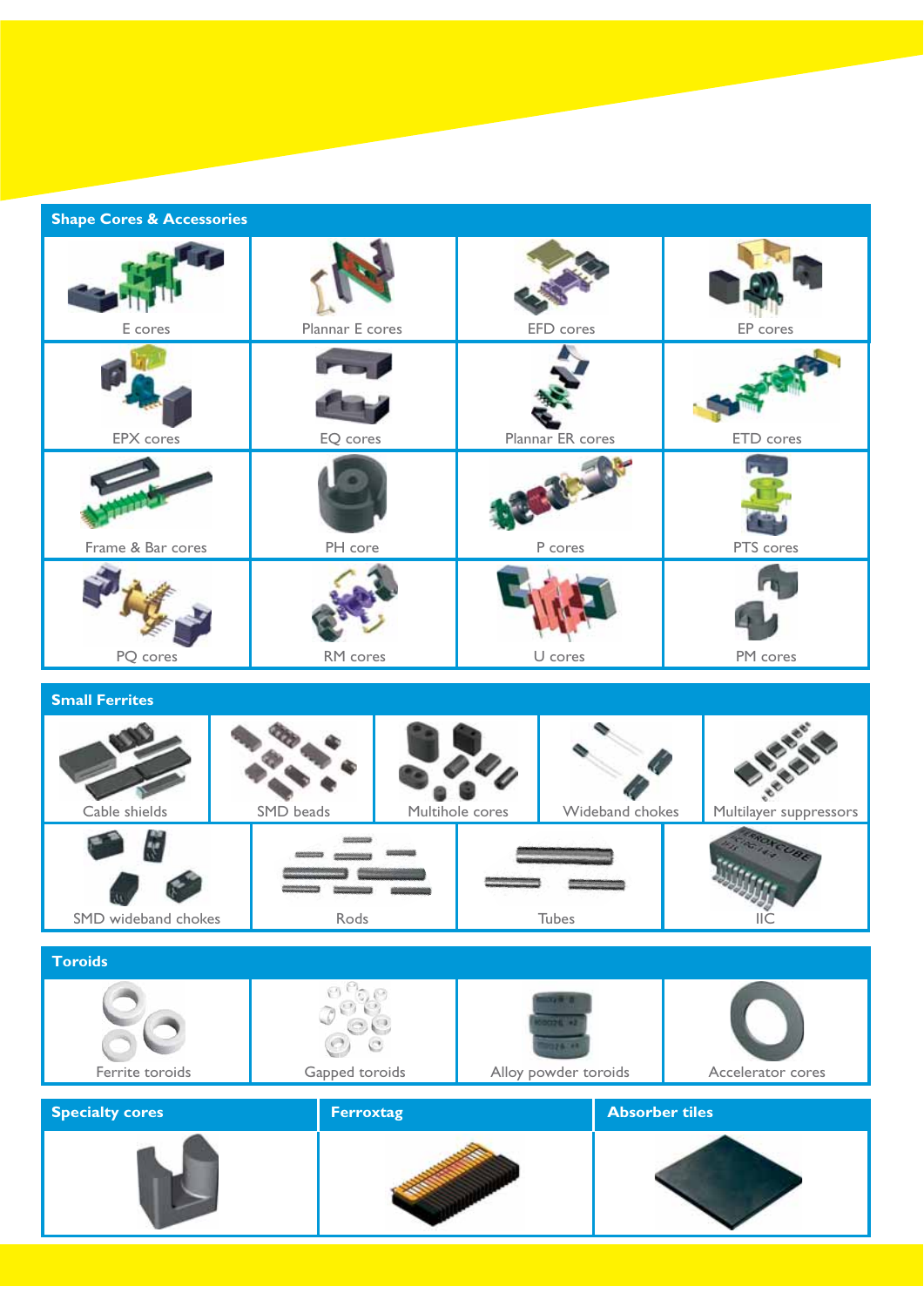# Global Network & Support

### **Ferroxcube Operates Worldwide**

FERROXCUBE has manufacturing operations, sales offices and customer service centers all over the world.



### **Manufacturing, Research & Development**

The research and development for soft ferrite products, bobbins and accessories has built upon on more than 50 years of experience in ferrite technology, the longest track records in industry. The R&D activities take place in several directions and teams - Roermond, the Netherlands, specializes in equipment R&D; Skierniewice, Poland is the material design center and also concentrates local R&D, Donnguan, China is also focuses on local R&D.

#### **Skierniewice, Poland**

FERROXCUBE in Poland, also named Ferpol, started operations at the end of 1998, having an output of 5 kilotons of ferrite products. Ferpol is delivering the full range of soft ferrite cores. It also produces Nickel-Zinc and Manganese-Zinc powder of 10 kilotons capacity.

#### **Dongguan, China**

FERROXCUBE in Dongguan started mass production in July 2001. The production capacity has been growing rapidly over the years – the current output is around 8 kilotons – and is still expanding. The production site is located in Dongguan city, Qingxi town and close to our customers in the Guangdong province and Hong Kong. This enables us to deliver our ferrites by truck within hours, making a very short door-to-door leadtime possible.

### **Sales & Customer Service Centers**

Dedicated sales teams globally representing FERROXCUBE in all three regions – America, Europe and Asia Pacific – we have a regional sales office or scattered strategically over the area a number of customer service centers. In order to better serve customers, we also have distributors, manufacturing representatives all over the world.